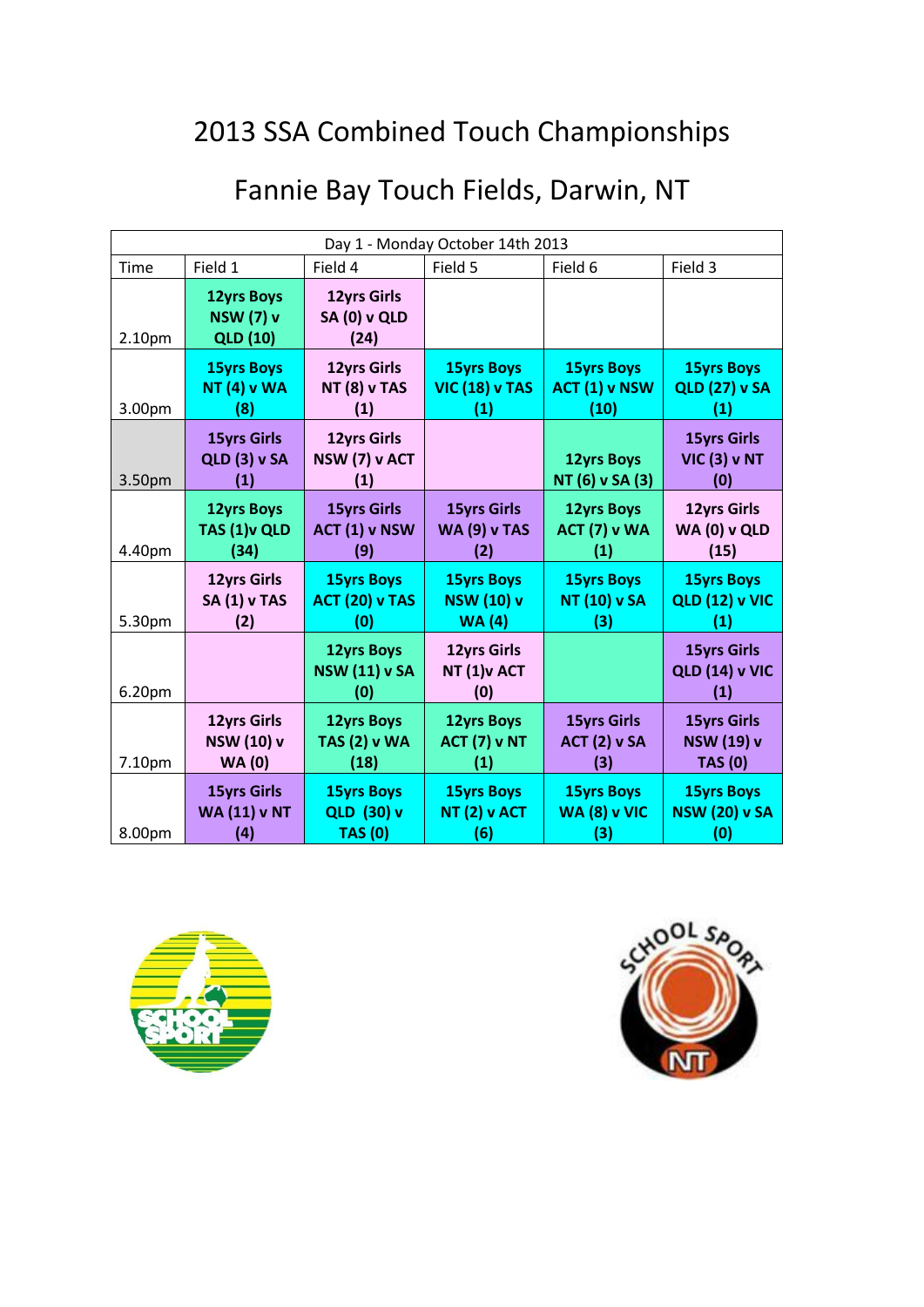|                                   |                                                   | , anno Day Touch Fictus, Daiwin, IVI              |                                            |                                                   |                                                   |
|-----------------------------------|---------------------------------------------------|---------------------------------------------------|--------------------------------------------|---------------------------------------------------|---------------------------------------------------|
| Day 2 - Tuesday October 15th 2013 |                                                   |                                                   |                                            |                                                   |                                                   |
| Time                              | Field 1                                           | Field 4                                           | Field 5                                    | Field 2                                           | Field 3                                           |
| 3.00 <sub>pm</sub>                | <b>15yrs Girls</b><br><b>NT (3) v ACT</b><br>(11) | <b>12yrs Girls</b><br><b>SA (0) v NSW</b><br>(18) | <b>15yrs Girls</b><br>VIC (6) v TAS<br>(1) | <b>15yrs Girls</b><br><b>NSW (10) v SA</b><br>(0) | <b>15yrs Girls</b><br><b>WA (2) v QLD</b><br>(18) |

**12yrs Girls ACT (9) v WA (0)**

**15yrs Boys WA (5) v ACT (2)**

**15yrs Girls VIC (0) v SA (0)**

**15yrs Boys NT (13) v TAS (0)**

**15yrs Boys NSW (12) v VIC (1)** 

**15yrs Girls WA (3) v SA (2)**

**12yrs Boys SA (12) v TAS (1)**

**12yrs Boys NSW (4) v ACT (1)**

**12yrs Girls SA (0) v ACT (5)**

**12yrs Girls QLD (18) v NT (0)**

**15yrs Girls NT (2) v TAS (2)** 

**15yrs Boys QLD (17) v NT (3)**

**12yrs Girls NSW (9) v NT (3)**

**15yrs Girls NT (0) v QLD (15)**

**12yrs Boys WA (1) v NSW (12)**

**15yrs Boys WA (13) v SA (0)** 

**12yrs Girls QLD (20) v TAS (0)**

**15yrs Boys VIC (10) v SA (3)**

**15yrs Girls ACT (13) v TAS (1)**

**12yrs Boys SA (0) v QLD (15)**

**12yrs Boys ACT (30) v TAS (1)**

> **15yrs Girls NSW (3) v QLD (7)**

#### Fannie Bay Touch Fields, Darwin, NT



3.50pm

4.40pm

5.30pm

6.20pm

7.10pm

8.00pm

**15yrs Boys NSW (27) v TAS (0)**

**12yrs Boys WA(3) v NT (8)**

**15yrs Girls NSW (9) v WA (0)**

> **15yrs Boys QLD (17) v ACT (1)**

**15yrs Girls VIC (1) v ACT (6)** 

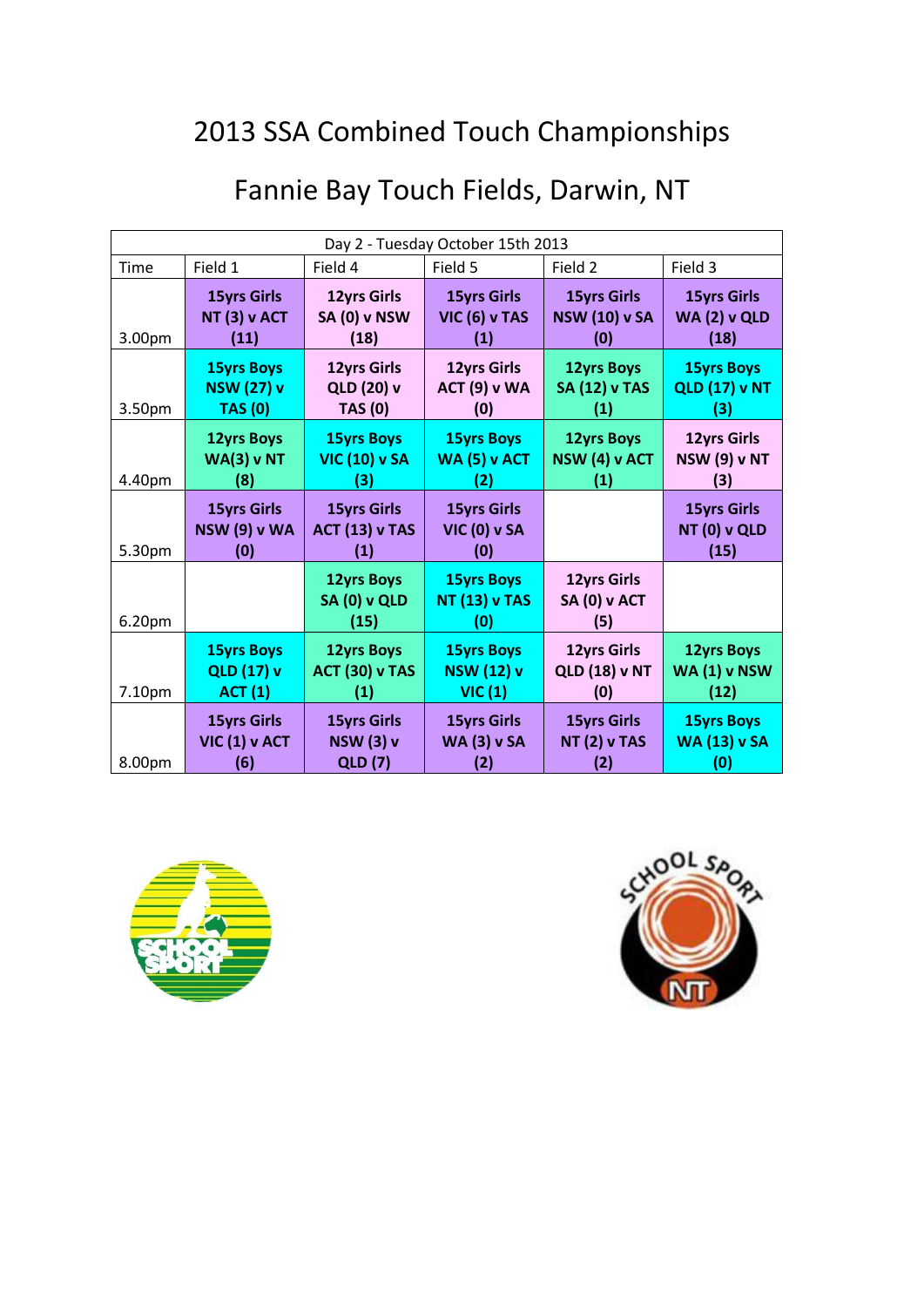| Day 3 - Wednesday October 16th 2013 |                                                  |                                                 |                                                         |                                                 |         |
|-------------------------------------|--------------------------------------------------|-------------------------------------------------|---------------------------------------------------------|-------------------------------------------------|---------|
| Time                                | Field 1                                          | Field 2                                         | Field 3                                                 | Field 6                                         | Field 3 |
| 2.20 <sub>pm</sub>                  | <b>12yrs Boys</b><br><b>NT (4) v NSW</b><br>(10) |                                                 | <b>12yrs Girls</b><br>TAS (0) v NSW<br>(21)             | <b>12yrs Girls</b><br><b>SA (2) v WA</b><br>(5) |         |
| 3.10 <sub>pm</sub>                  | <b>12yrs Girls</b><br>ACT (1) v QLD<br>(12)      | <b>12yrs Boys</b><br><b>SA (4) v WA</b><br>(3)  | <b>12yrs Boys</b><br>ACT (1) v QLD<br>$\left( 4\right)$ |                                                 |         |
| 4.30pm                              |                                                  | <b>12yrs Girls</b><br><b>NT (5) v WA</b><br>(0) | <b>12yrs Boys</b><br><b>TAS (2) v NT</b><br>(20)        |                                                 |         |



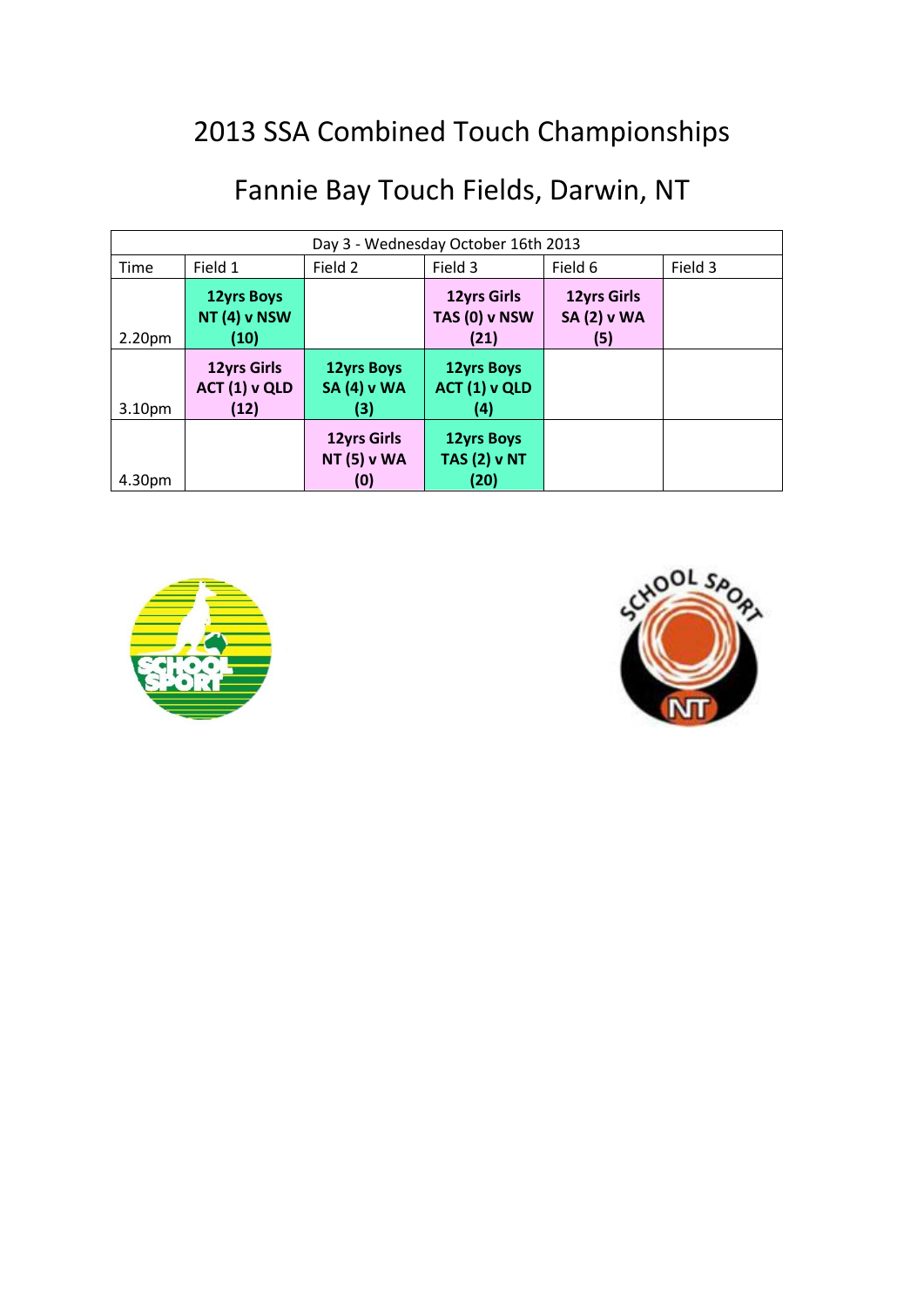| Day 4 - Thursday October 17th 2013 |                                                           |                                                  |                                                          |                                                  |                                                    |
|------------------------------------|-----------------------------------------------------------|--------------------------------------------------|----------------------------------------------------------|--------------------------------------------------|----------------------------------------------------|
| <b>Time</b>                        | Field 1                                                   | Field 4                                          | Field 5                                                  | Field 6                                          | Field 3                                            |
| 1.30 <sub>pm</sub>                 | <b>15yrs Girls</b><br><b>QLD (20) v</b><br><b>TAS (0)</b> | <b>15yrs Girls</b><br>NT (1) v SA (6)            | <b>15yrs Girls</b><br><b>NSW (15) v</b><br>VIC(1)        | <b>15yrs Girls</b><br><b>WA (2) v ACT</b><br>(5) |                                                    |
| 2.20 <sub>pm</sub>                 | <b>15yrs Boys</b><br><b>NT (6) v VIC</b><br>(6)           | <b>15yrs Boys</b><br><b>WA (20) v TAS</b><br>O   | <b>15yrs Boys</b><br><b>QLD (5) v</b><br><b>NSW</b> (10) |                                                  | <b>15yrs Boys</b><br><b>ACT (9) v SA</b><br>(0)    |
| 3.50pm                             |                                                           | <b>15yrs Girls</b><br><b>VIC (2) v WA</b><br>(6) | <b>15yrs Girls</b><br><b>NSW (9) v NT</b><br>(1)         | <b>15yrs Girls</b><br>$TAS(1)$ v SA<br>(5)       | <b>15yrs Girls</b><br>QLD (12) v<br><b>ACT (3)</b> |
| 4.40pm                             | <b>15yrs Boys</b><br><b>SA (9) v TAS</b><br>(3)           | <b>15yrs Boys</b><br><b>NSW (12) v NT</b><br>(3) |                                                          | <b>15yrs Boys</b><br><b>QLD (12) v</b><br>WA(1)  | <b>15yrs Boys</b><br>ACT (9) v VIC<br>(2)          |



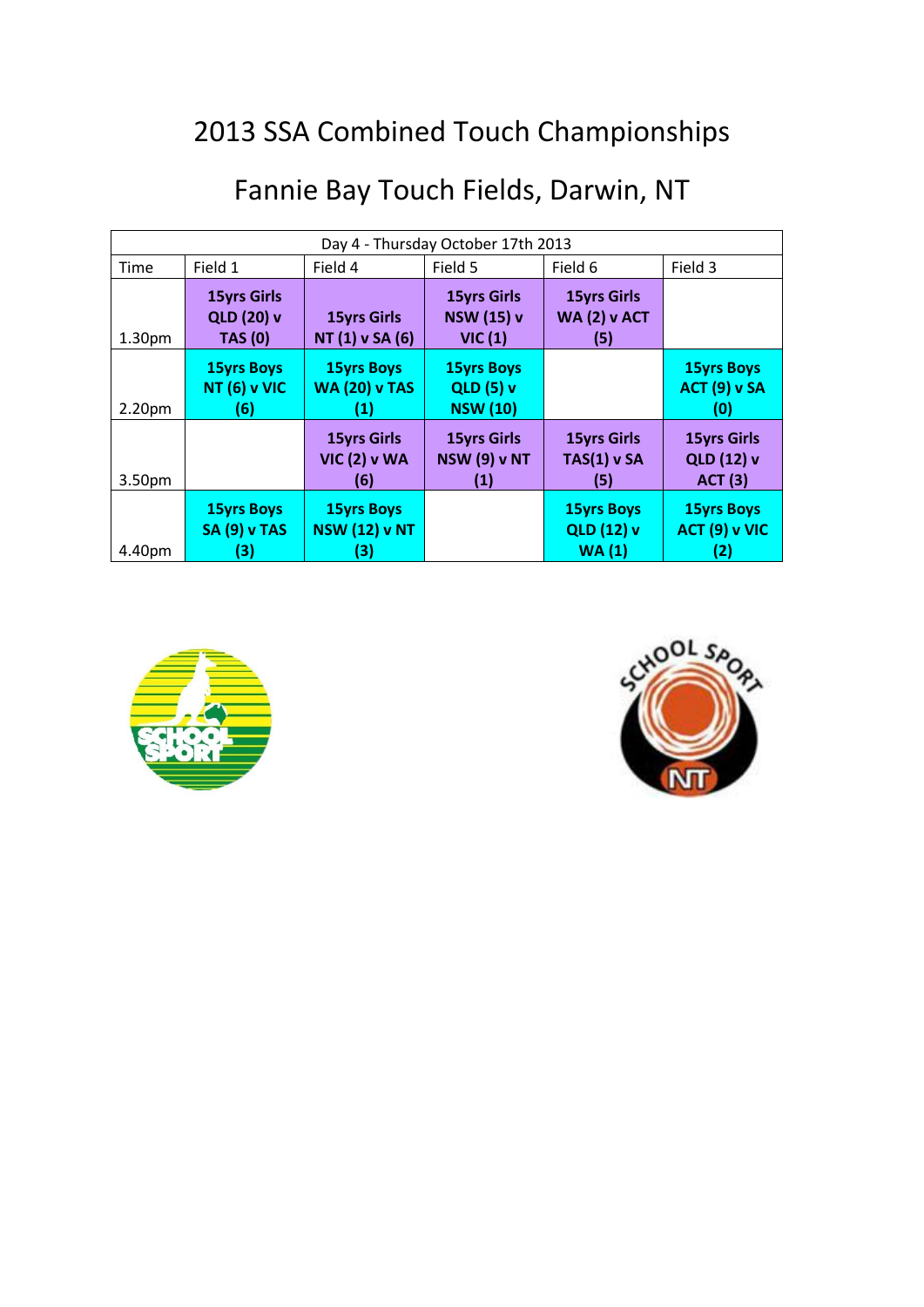| Fannie Bay Touch Fields, Darwin, NT |  |  |  |  |  |
|-------------------------------------|--|--|--|--|--|
|-------------------------------------|--|--|--|--|--|

| Day 5 - Friday October 18th 2013 |                                                                                |                                                                                       |                                                                                         |                                                                                   |                                                                                  |
|----------------------------------|--------------------------------------------------------------------------------|---------------------------------------------------------------------------------------|-----------------------------------------------------------------------------------------|-----------------------------------------------------------------------------------|----------------------------------------------------------------------------------|
| <b>Time</b>                      | Field 3                                                                        | Field 4                                                                               | Field 5                                                                                 | Field 6                                                                           | Field 1                                                                          |
| 3.00pm                           | <b>15yrs Boys</b><br><b>Plate Series</b><br>6 NT (11) v 7<br><b>SA</b> (6)     | <b>15yrs Girls</b><br><b>Plate Series</b><br>6 VIC (2) v 7<br><b>NT (3)</b>           | <b>12yrs Girls</b><br>TAS (0) v ACT<br>(12)                                             | <b>15yrs Girls</b><br><b>Plate Series</b><br>5 SA (8) v 8<br><b>TAS (3)</b>       | <b>15yrs Boys</b><br><b>Plate Series</b><br>5 VIC (13) v 8<br>TAS(1)             |
| 3.50pm                           | <b>12yrs Boys</b><br><b>QLD (9) v WA</b><br>(3)                                | <b>15yrs Boys</b><br><b>Trophy Semi</b><br>Final #2<br>2 QLD (11) v 3<br><b>WA(3)</b> | <b>15yrs Girls</b><br><b>Trophy Semi</b><br>Final #1<br>1 QLD (13) v 4<br><b>WA (0)</b> | <b>15yrs Girls</b><br><b>Trophy Semi</b><br>Final #2<br>2 NSW (12) v<br>3 ACT (3) | <b>15yrs Boys</b><br><b>Trophy Semi</b><br>Final #1<br>1 NSW (13) v<br>4 ACT (0) |
| 4.40pm                           | <b>12yrs Girls</b><br><b>NSW (1) v</b><br><b>QLD (8)</b>                       |                                                                                       | <b>12yrs Boys</b><br><b>ACT (13) v SA</b><br>(2)                                        |                                                                                   | 12yrs Girls<br>SA (1) v NT (3)                                                   |
| 5.30pm                           | <b>15yrs Girls</b><br><b>Plate Final</b><br>SA (4) V NT (3)                    | <b>15yrs Girls</b><br><b>Play Off</b><br>7th v 8th<br>VIC (5) v TAS<br>(3)            | <b>15yrs Boys</b><br><b>Plate Final</b><br><b>VIC (7) v NT</b><br>(8)                   | <b>12yrs Boys</b><br><b>NSW (30) v</b><br><b>TAS (0)</b>                          | <b>15yr Boys</b><br><b>Play Off</b><br>7th v 8th<br><b>SA (4) v TAS</b><br>(2)   |
| 6.20pm                           |                                                                                | <b>12yrs Boys</b><br><b>QLD (11) v NT</b><br>(1)                                      | <b>15yrs Girls</b><br><b>Play Off</b><br>3rd v 4th<br><b>ACT (9) v WA</b><br>(8)        | <b>15yrs Boys</b><br><b>Play Off</b><br>3rd v 4th<br><b>WA (3) v ACT</b><br>(7)   | <b>12yrs Girls</b><br><b>TAS (1) v WA</b><br>(2)                                 |
| 7.10pm                           | <b>15yrs Boys</b><br><b>Grand Final</b><br><b>NSW (5) v</b><br><b>QLD</b> (7)  |                                                                                       |                                                                                         |                                                                                   |                                                                                  |
| 8.00pm                           | <b>15yrs Girls</b><br><b>Grand Final</b><br><b>QLD (3) v</b><br><b>NSW (2)</b> |                                                                                       |                                                                                         |                                                                                   |                                                                                  |
| 9.00pm                           | <b>Closing Ceremony</b>                                                        |                                                                                       |                                                                                         |                                                                                   |                                                                                  |